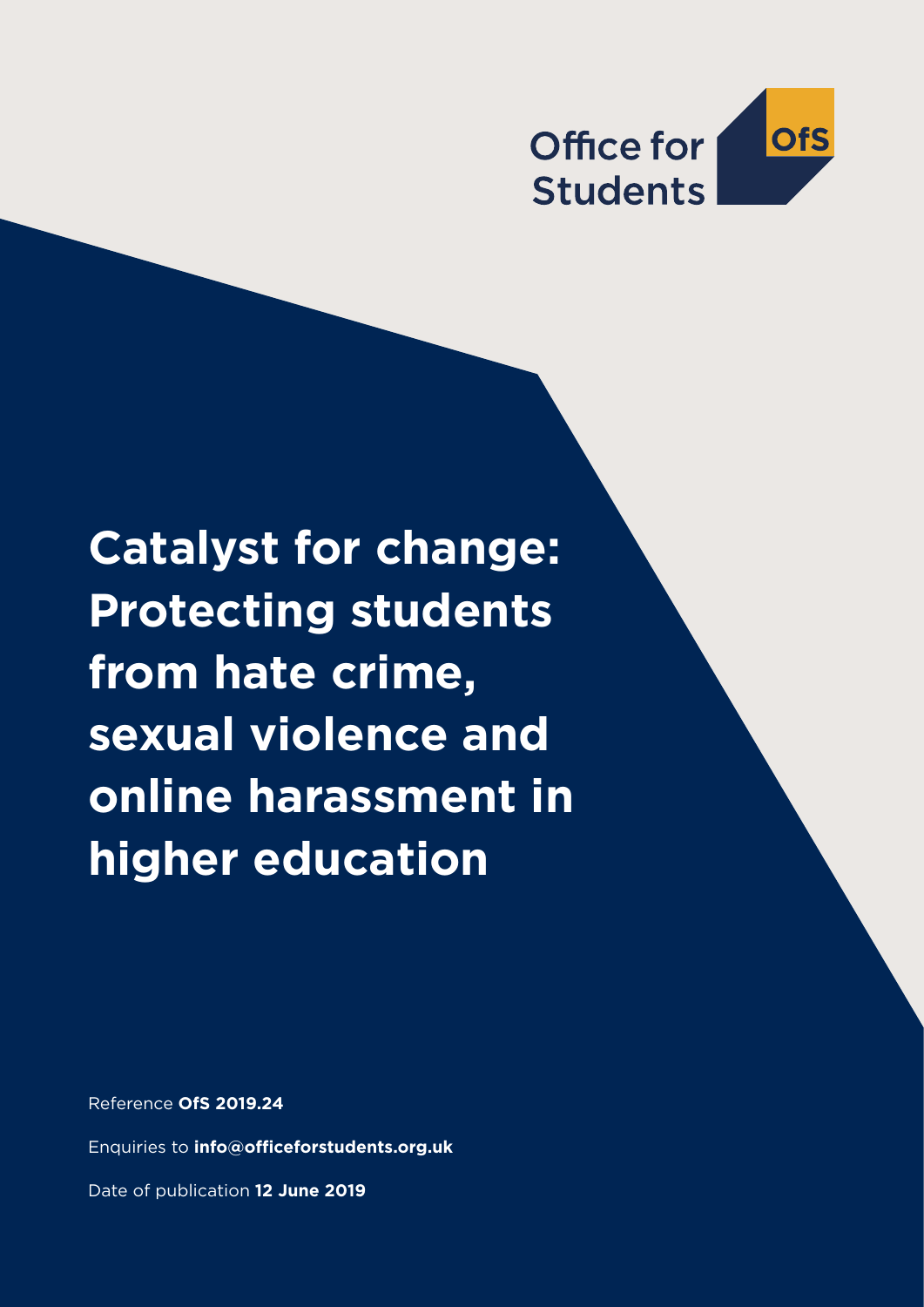# **Catalyst for change: Protecting students from hate crime, sexual violence and online harassment in higher education**

# Introduction

A significant issue for student wellbeing and safeguarding is the prevalence of hate crime, sexual violence and online harassment on and off campus. A 2018 survey run by the National Union of Students showed a third of Muslim students experienced a hate crime while at university or college.1 In 2019, in a study of over 6,000 students, 49 per cent of female students said they had been touched inappropriately.2 A high-profile case of students being the target of online sexual harassment has received extensive coverage in the media.<sup>3</sup>

In 2016, Universities UK published a report entitled 'Changing the Culture'.4 This report set out a series of recommendations that universities should implement to more effectively tackle violence against women, harassment and hate crime. The report highlighted that providers needed to work in partnership, and in a more systematic way, to begin to deliver sector level culture change.

In order to help providers implement these recommendations, in 2016, HEFCE – the Higher Education Funding Council for England – committed £4.7 million under its Catalyst fund for 119 projects across 71 higher education institutions and 14 further education colleges. This funding has enabled, for example, the hiring of specialist staff, the implementation of bystander intervention training, and the creation of online reporting tools.<sup>5</sup>

<sup>&</sup>lt;sup>1</sup> Busby, Eleanor, 'Living in fear: One in three Muslim students attacked on campus as Islamophobic hate crime surges', Independent, 16 March 2018 (available at www.independent. co.uk/news/education/education-news/muslim-students-universities-islamophobic-nationalunion-students-nus-prevent-duty-a8260176.html).

<sup>2</sup> Brook, 'Our new research on sexual harassment and violence at UK universities', 2019 (available at www.brook.org.uk/press-releases/sexual-violence-and-harassment-remains-rife-in-universitiesaccording-to-ne).

<sup>&</sup>lt;sup>3</sup> Lee, Dulcie and Larissa Kennelly, 'Inside the Warwick University rape chat scandal', BBC, 28 May 2019 (available at www.bbc.co.uk/news/uk-48366835).

<sup>4</sup> Universities UK, 'Changing the culture: Report of the Universities UK Taskforce examining violence against women, harassment and hate crime affecting university students', 2016 (available at www.universitiesuk.ac.uk/policy-and-analysis/reports/Pages/changing-the-culture-final-report. aspx).

<sup>5</sup> Advance HE, 'Evaluation of safeguarding students Catalyst fund projects: Thematic analysis report 2', 2019, pp6-8 (available at www.officeforstudents.org.uk/publications/catalyst-fundprojects-evaluation/).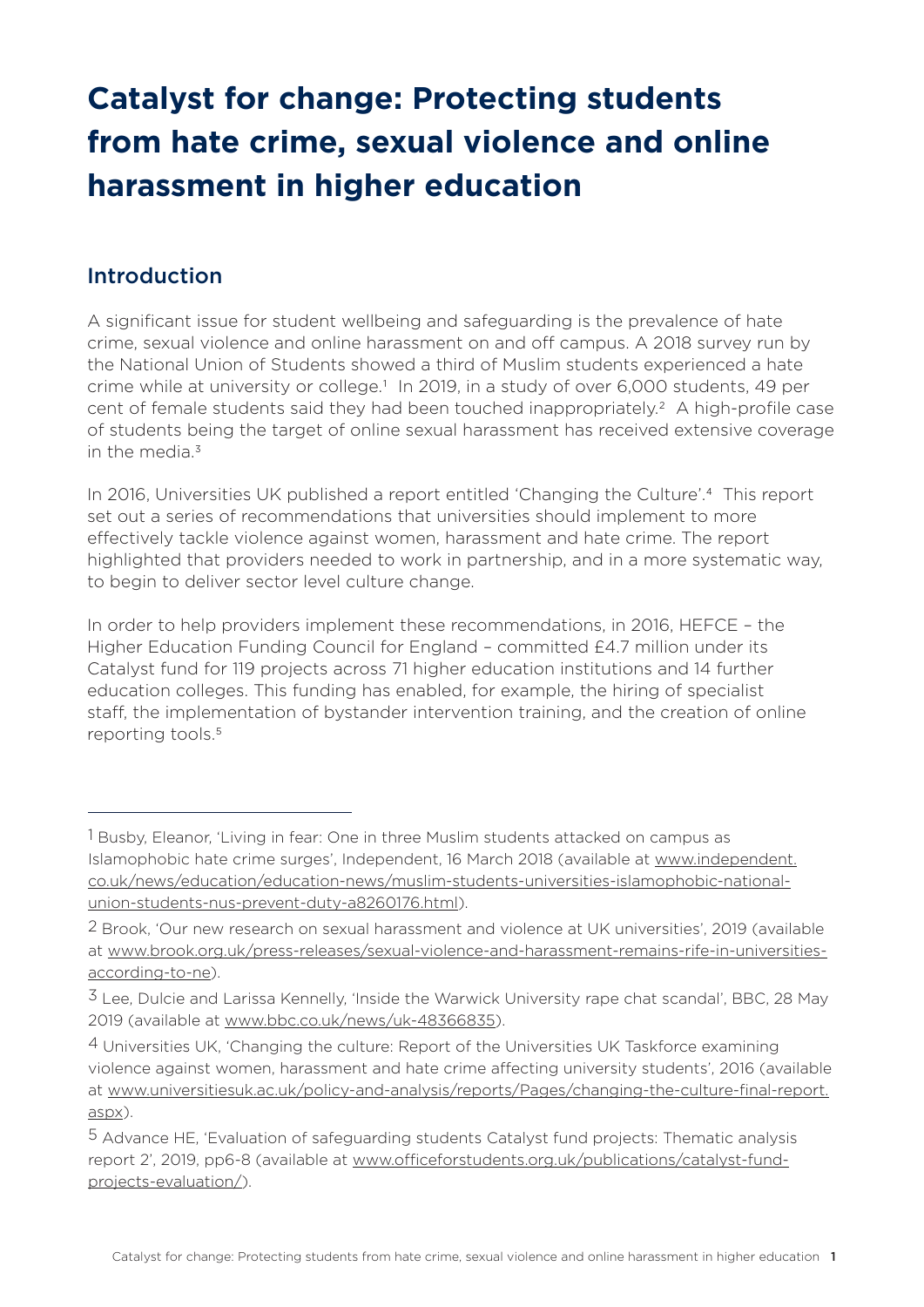In 2018, HEFCE was replaced by the Office for Students (OfS), which took over the funding, monitoring and evaluation of these projects. One of the OfS's roles as a regulator is to promote an environment in which all students have a positive experience of higher education. As part of our aim to shine a spotlight on sector-wide issues, we will continue to challenge and support the sector to tackle safeguarding and welfare issues that affect students.

These projects are already having a marked impact in helping students to feel safe on campus and allowing them to report incidences of sexual violence, hate crime and online harassment. They offer practical steps and resources that English universities and colleges can embed to effect the necessary radical change.

## Resources for student safety and wellbeing

www.officeforstudents.org.uk/advice-and-guidance/student-wellbeing-andprotection/resources-for-student-safety-and-wellbeing/

Many of the projects funded by the first two rounds of student safeguarding Catalyst funding have produced valuable resources that will be of interest to the wider higher education sector.

These resources include training materials, videos and reporting and support portals.

We hope providers will use these resources when developing their own approaches to addressing sexual misconduct, hate crime and online harassment.

# **Background**

The OfS Catalyst fund allocated £4.7 million in three rounds of funding:

- 1. 63 one-year projects addressing safeguarding students on campus, mainly focused on addressing sexual violence and misconduct.
- 2. 45 providers enabling providers to develop ways of tackling hate crime and hate incidents and online harassment on campus.
- 3. 11 providers received funding to address hate crimes directed at students on the grounds of religion or belief.

Independent evaluator Advance HE has carried out analysis on the first two rounds of projects. These reports are intended 'to support learning, exchange and disseminate effective practice from the projects and help establish 'what works' in safeguarding students'. The most recent is a summative report on the projects from round 1 and round 2.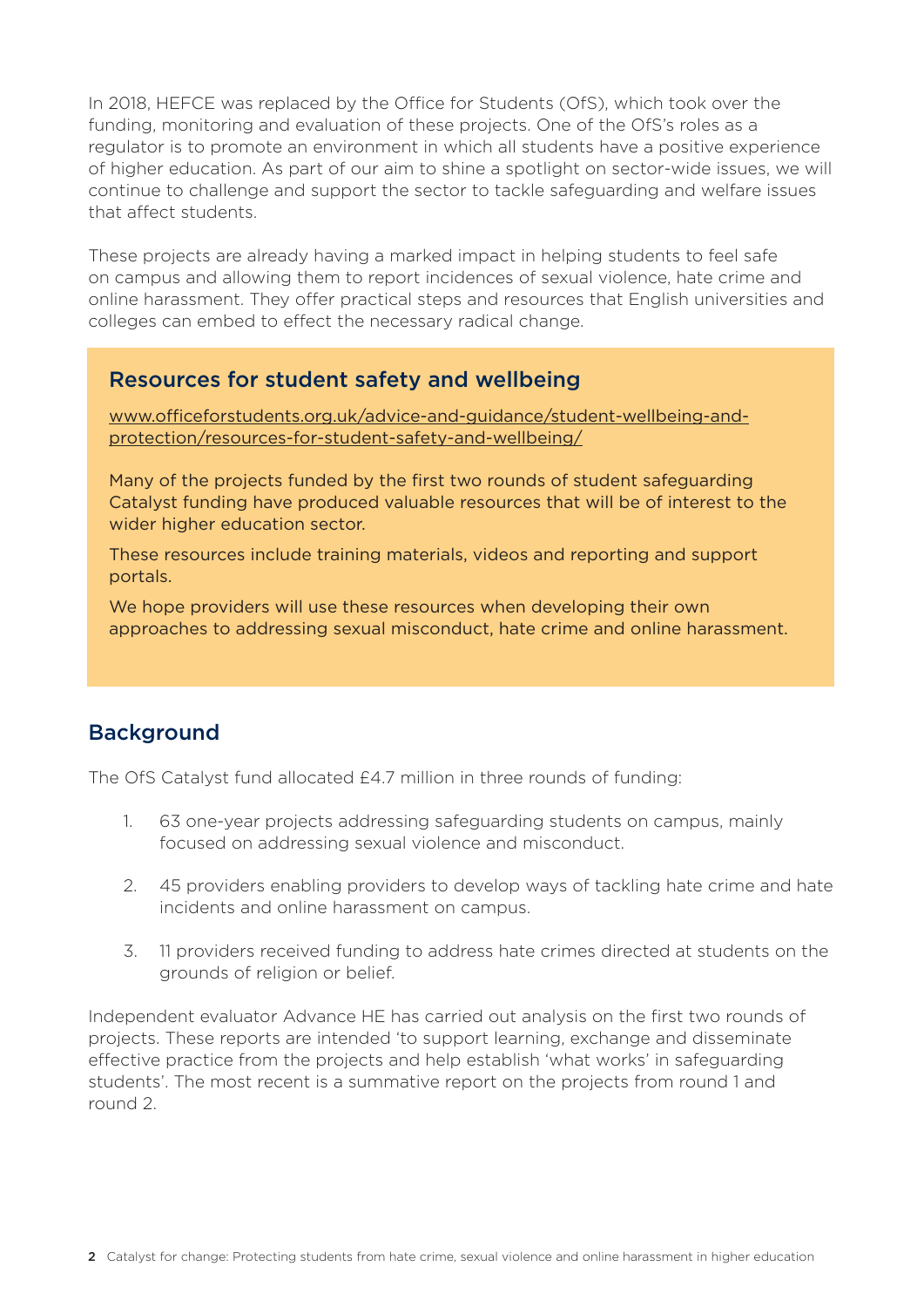## Example of resources

## 'Standing Together Against Hate' at the University of Leicester

#### www.le.ac.uk/hate-studies

The University of Leicester's project was run collaboratively, led by academics at the Centre for Hate Studies and delivered by the Students' Union, Student Support Services, Estates and Campus Services and the Equalities Unit.

The project had three aims: developing a student-led awareness-raising campaign, delivering hate crime training to students and staff, and opening a third-party reporting centre.

As one of the project leads stated: 'we have a collective responsibility to challenge prejudice and hostility in all its forms'. These materials are an example of good practice and should be more widely adopted (and adapted where necessary) by other providers.

## Impact

Importantly, the Advance HE reports show that the funding has seen a raising of awareness of the issues and a rise in reported incidences of sexual harassment and hate crime. Wider media and societal pressure to challenge sexual misconduct was noted as an additional impetus for change at universities and colleges.

One provider who received three rounds of funding, for example, saw reports of sexual harassment rise 133 per cent and reports of sexual offences rise 175 per cent on the previous year. They commented that it 'was positive for us to see [increased reporting], because we know that the message is getting out, and people are getting more confident in reporting these issues'.6

Enlisting the help of the student body was an important facet of these projects. Over 90 per cent of providers who received funding 'agreed' or 'strongly agreed' that this student involvement had been successful in improving the delivery and reception of the projects.7 The providers who received funding were far more likely to involve students from different backgrounds and identities: only 19 per cent without funding engaged students from a variety of backgrounds compared to 91 per cent of providers that received funding from two or more rounds of Catalyst funding.8

Working with students allowed providers to better address specific student concerns.

<sup>6</sup> Advance HE, 'Evaluation of safeguarding students Catalyst fund projects: Summative evaluation report', 2019, p44 (available at www.officeforstudents.org.uk/publications/catalyst-fund-projectsevaluation/).

<sup>7</sup> Advance HE, 'Evaluation of safeguarding students Catalyst fund projects: Summative evaluation report', 2019, p45.

<sup>8</sup> Advance HE, 'Evaluation of safeguarding students Catalyst fund projects: Summative evaluation report', 2019, p45.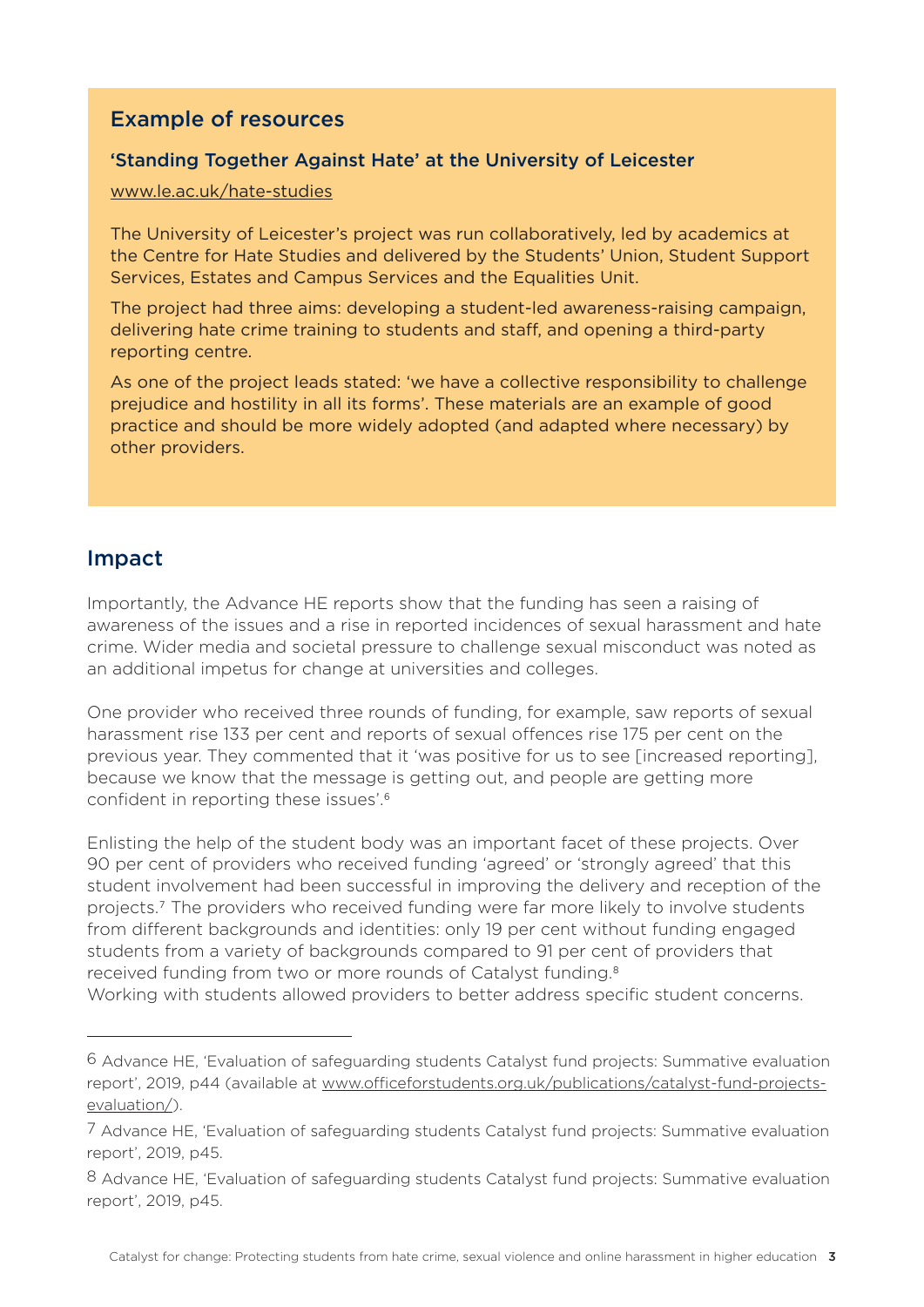For example, one provider found through a focus group that students were 'confused' about aspects of gender identity; this allowed them to tailor their training to better address LGBT+ hate crime and harassment.9

The funding has allowed many providers to hire specialist staff and generalist staff who undertook relevant training. 73 per cent of providers who received two or more rounds of funding have hired new staff in comparison to only 19 per cent of providers without funding.10

Projects which received funding were also more likely to have interacted and worked with external organisations. In total, 86 per cent of providers receiving two or more rounds of Catalyst funding have involved third-party agencies, compared with 58 per cent of those without funding. 77 per cent of providers who received two or more rounds of funding engaged with other providers or local community organisations, compared with 38 per cent of those without funding.11 These partnerships allow universities, colleges and external organisations to share specialist knowledge and work together on effective reporting.

The OfS's intervention has, therefore, succeeded in stimulating a wide range of activities across multiple English universities and colleges that successfully engaged students and worked alongside external agencies and community groups.

## Example of resources

## The University of Suffolk's Higher Education Online Safeguarding Self-Review Tool

#### www.uos.ac.uk/content/digital-civility

Working with external practitioners and academics, the University of Suffolk developed a tool to help deconstruct the myths surrounding online abuse and offer a blueprint for keeping students safe.

Their tool allows providers to review their online safeguarding practices. It allows universities and colleges to assess the effectiveness of their governance and regulations, curriculum and staff training, student engagement and reporting. The tool ranks these features as either 'basic', 'embedded', or 'holistic'. This allows providers to monitor their strengths and weaknesses in student safeguarding.

The OfS encourages higher education providers to use this tool to measure their current level of support and improve their responses to online safeguarding.

<sup>9</sup> Advance HE, 'Evaluation of safeguarding students Catalyst fund projects: Thematic analysis report 1', 2018, p35 (available at www.officeforstudents.org.uk/publications/evaluation-ofsafeguarding-students-catalyst-fund-projects/).

<sup>10</sup> Advance HE, 'Evaluation of safeguarding students Catalyst fund projects: Summative evaluation report', 2019, p64.

<sup>11</sup> Advance HE, 'Evaluation of safeguarding students Catalyst fund projects: Summative evaluation report', 2019, p60.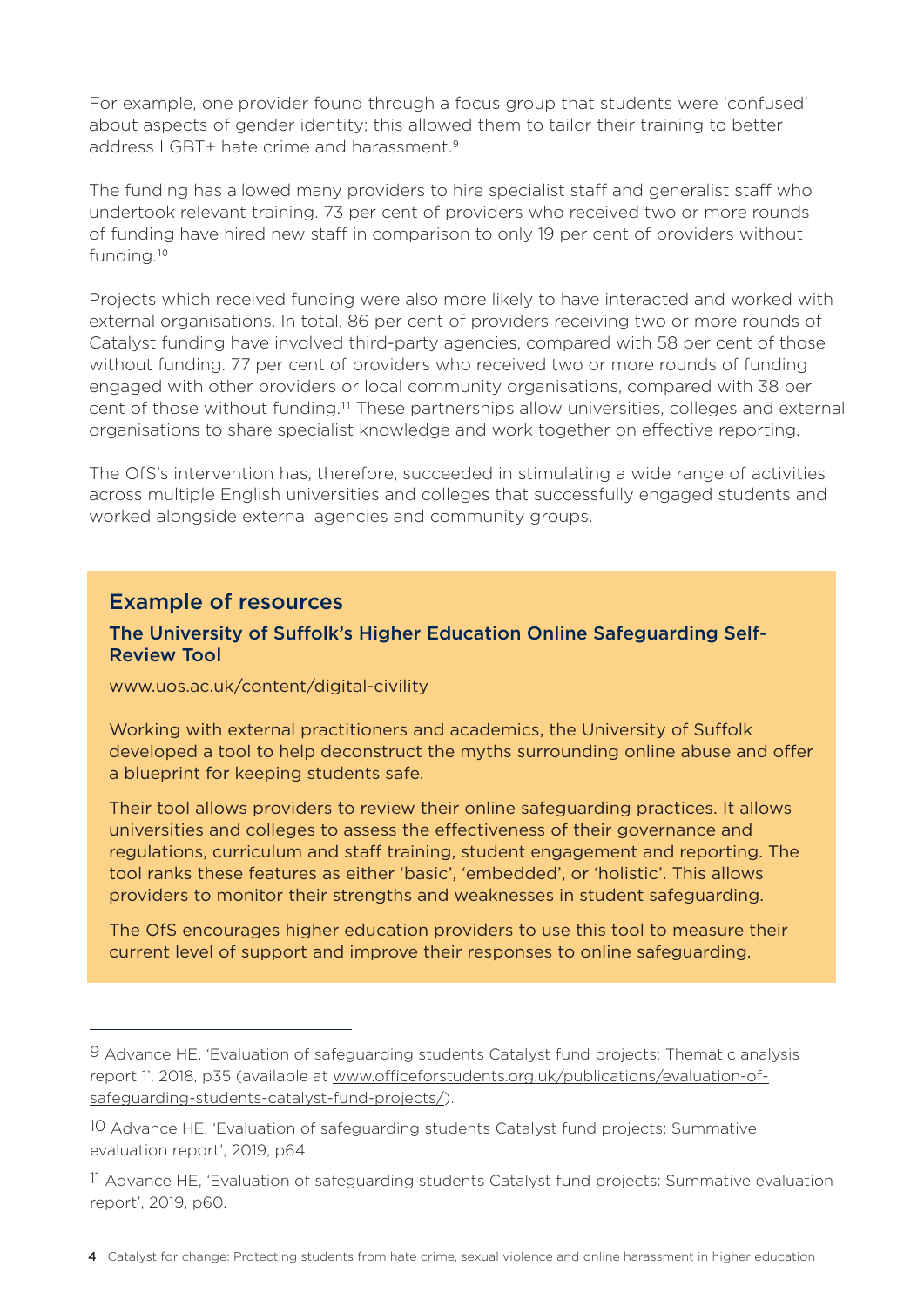# Recommendations

The OfS welcomes Advance HE's recommendations on how to build on the work of these funded projects.

For providers the recommendations are that they:

- Promote better awareness-raising of the issue to students
- Embed good practice in governance
- Involve students in the implementation of safeguarding practices
- Work in tandem with community groups and third-party agencies
- Appoint dedicated staff to continue the work already undertaken
- Ensure data is collected anonymously
- Target marginalised student groups to increase student engagement.

Advance HE has also made a number of recommendations for the OfS. We are undertaking a programme of work, including:

- Developing a community of practice to enable learning, exchange and dissemination of innovative and good practice.
- Launching a series of roundtable events in 2019-20 to examine key issues relating to student welfare and safeguarding.
- Facilitating and promoting the sharing of effective practice and 'what works' to develop evidence-informed policy and practice.
- Securing access to resources and tools produced by the projects.

By learning and working together, the OfS and providers can implement the culture change necessary to address hate crime, sexual violence and online harassment.

# Conclusion

These dynamic and transformative projects have already had a major effect on how universities and colleges reduce tolerance for and respond to incidents of hate crimes, sexual harassment and online harassment against students.

These projects cannot be one-offs. Instead, practices to tackle and prevent hate crime, sexual harassment and online harassment need to be fully embedded into the day-to-day running of providers. Above all, from the student body to senior management, there is a real appetite for change that should be capitalised on. These projects show how English universities and colleges can lead the way in challenging sexual violence, hate crime and online harassment in higher education.